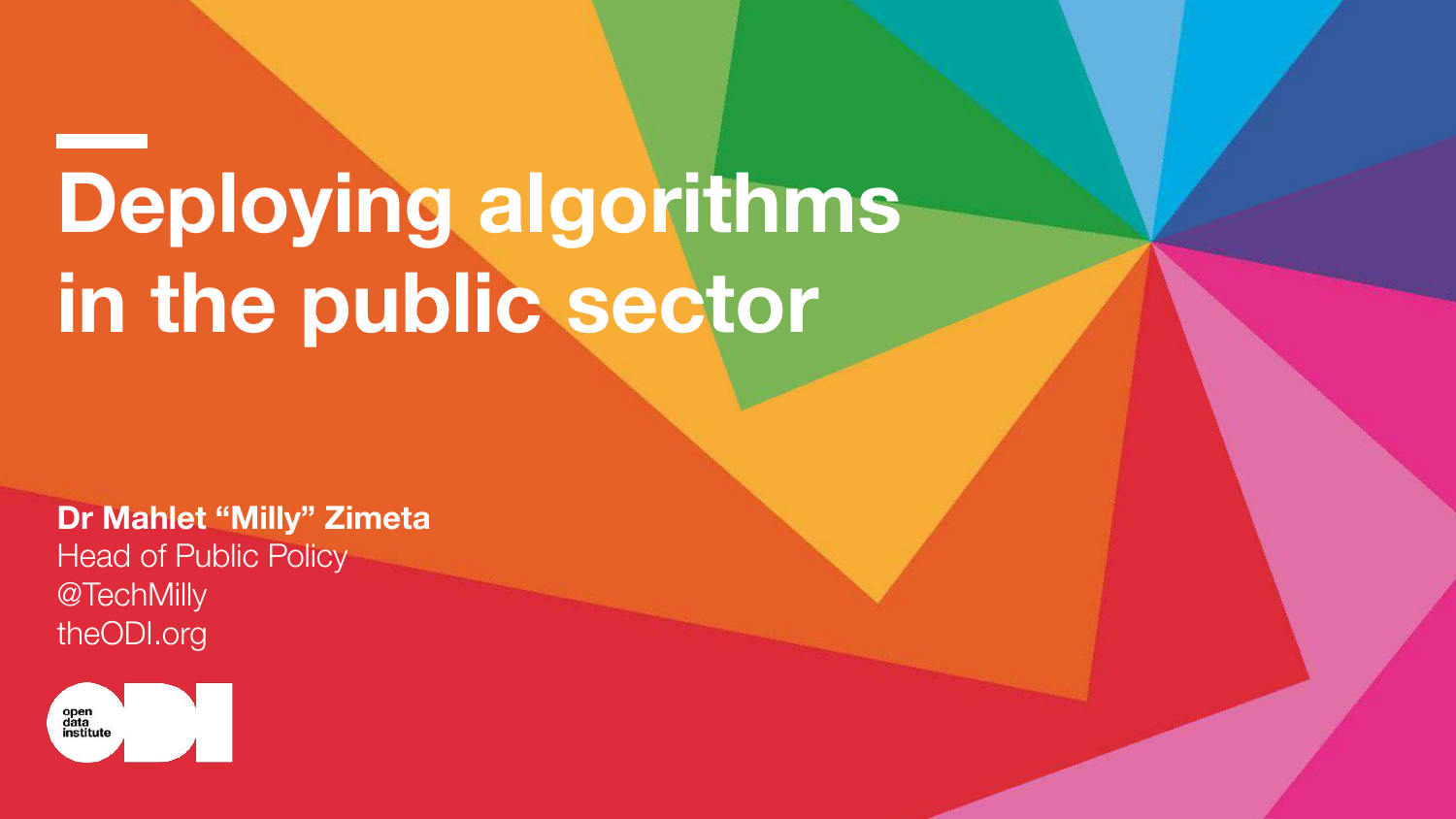# **What is distinctive about the public sector?**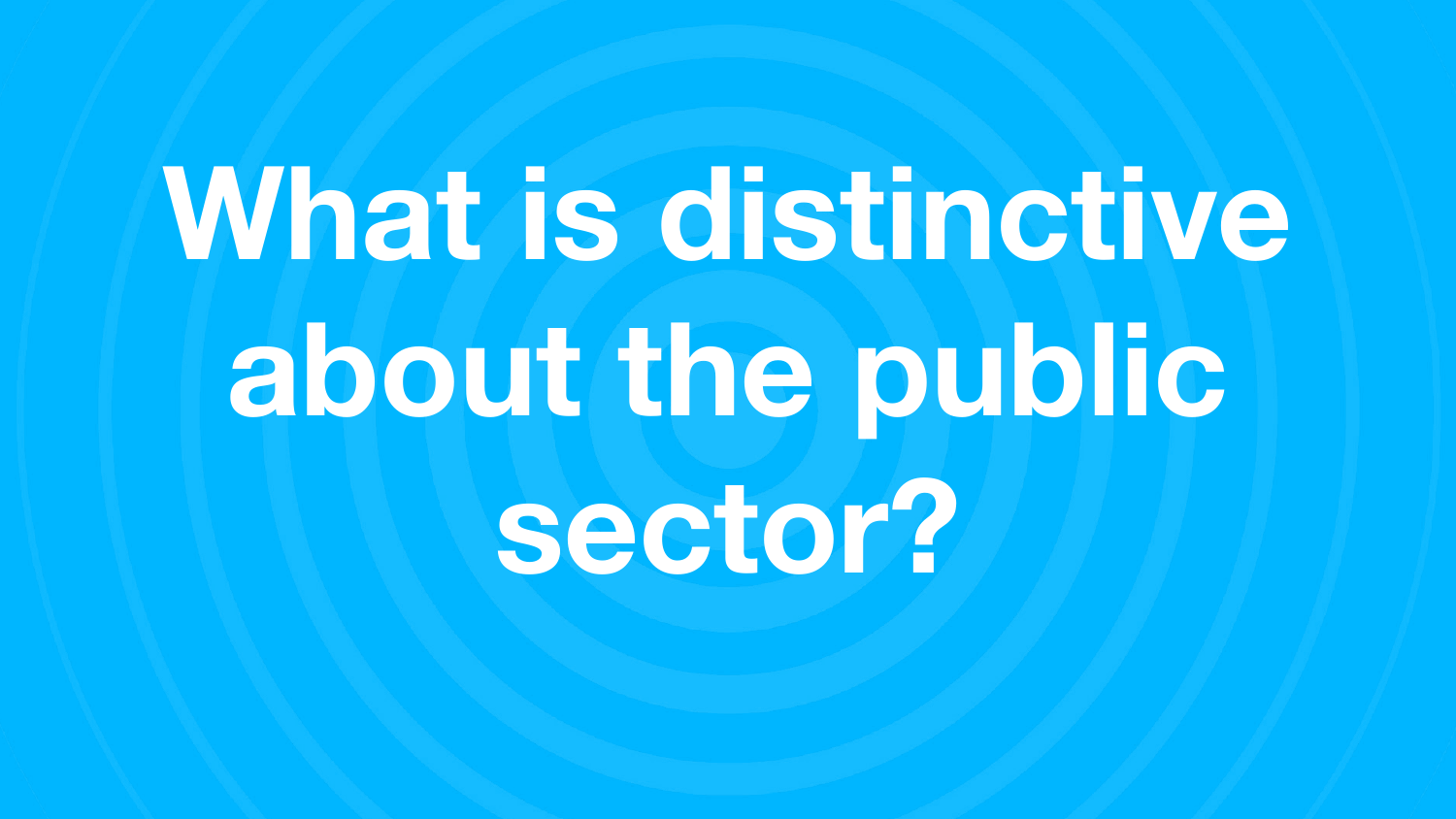- Data generated by citizens.
- Collection and curation of data paid for by citizens.
- **Could there be an obligation for the public sector to ensure the data is used for the public interest?**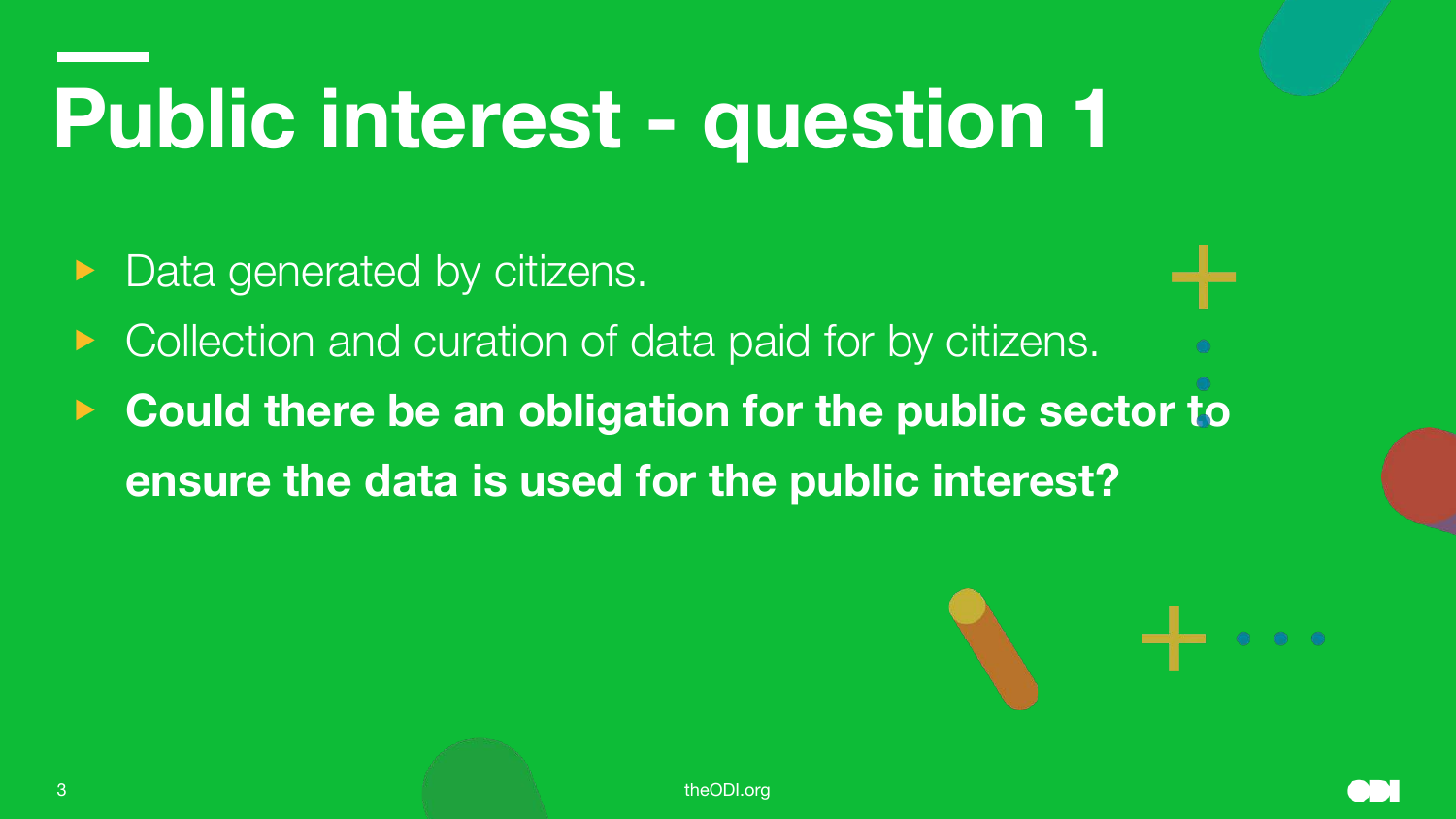- ▶ Some outcomes can be optimised through speed and operational efficiency.
- ▶ Some outcomes can be optimised through analytic decision-making of complex variables.
- ▶ **What about outcomes that depend on other factors such as relationships or sustained engagement?**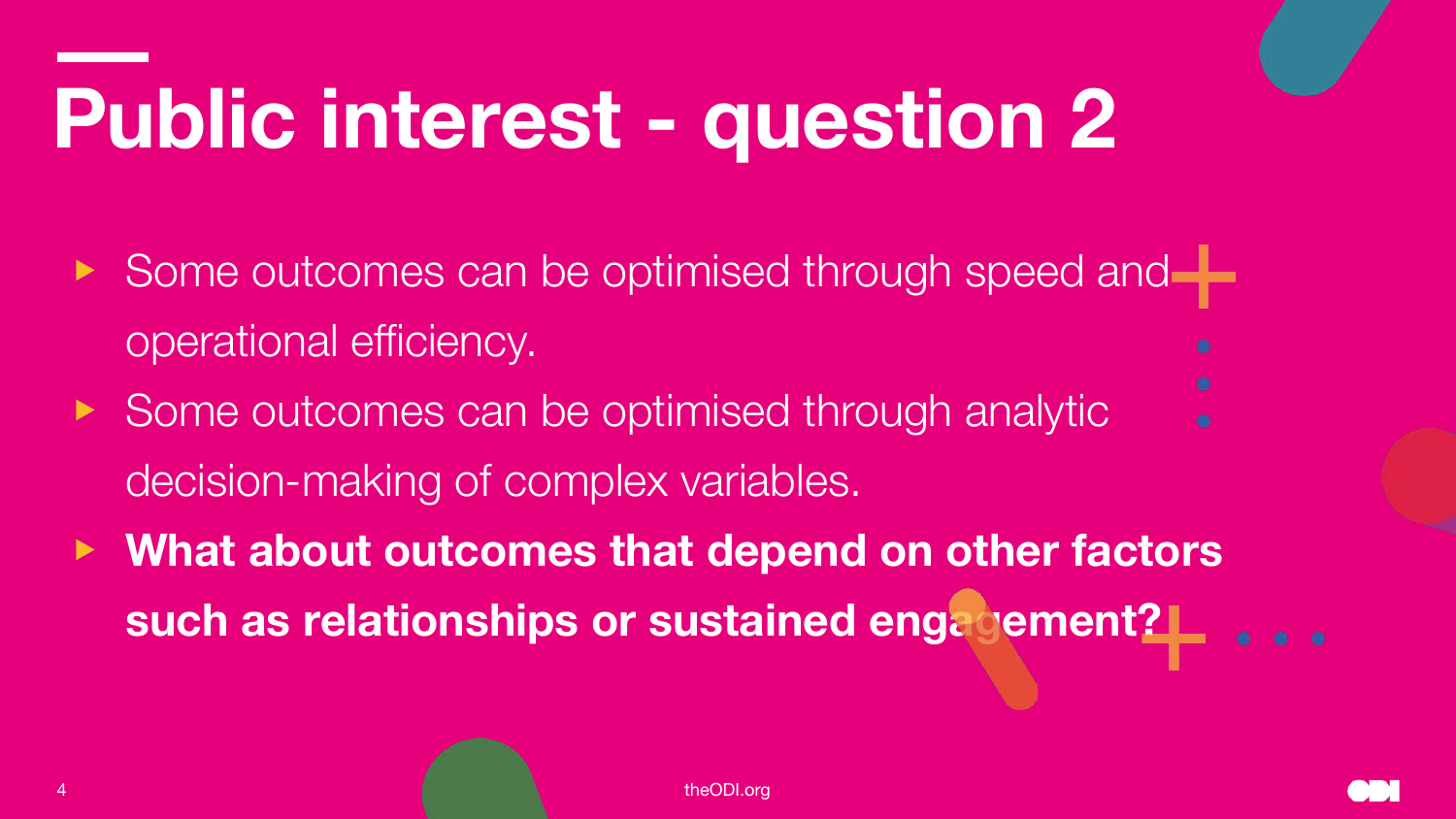- There is high public acceptance of the use of algorithmsby the private sector.
- There is societal pressure on policy-makers to regulate. the use of algorithms by the private sector.
- What are the opportunities for the public sector to **show leadership in its use of algorithms and set public expectations for the private sector and civil**

**society?**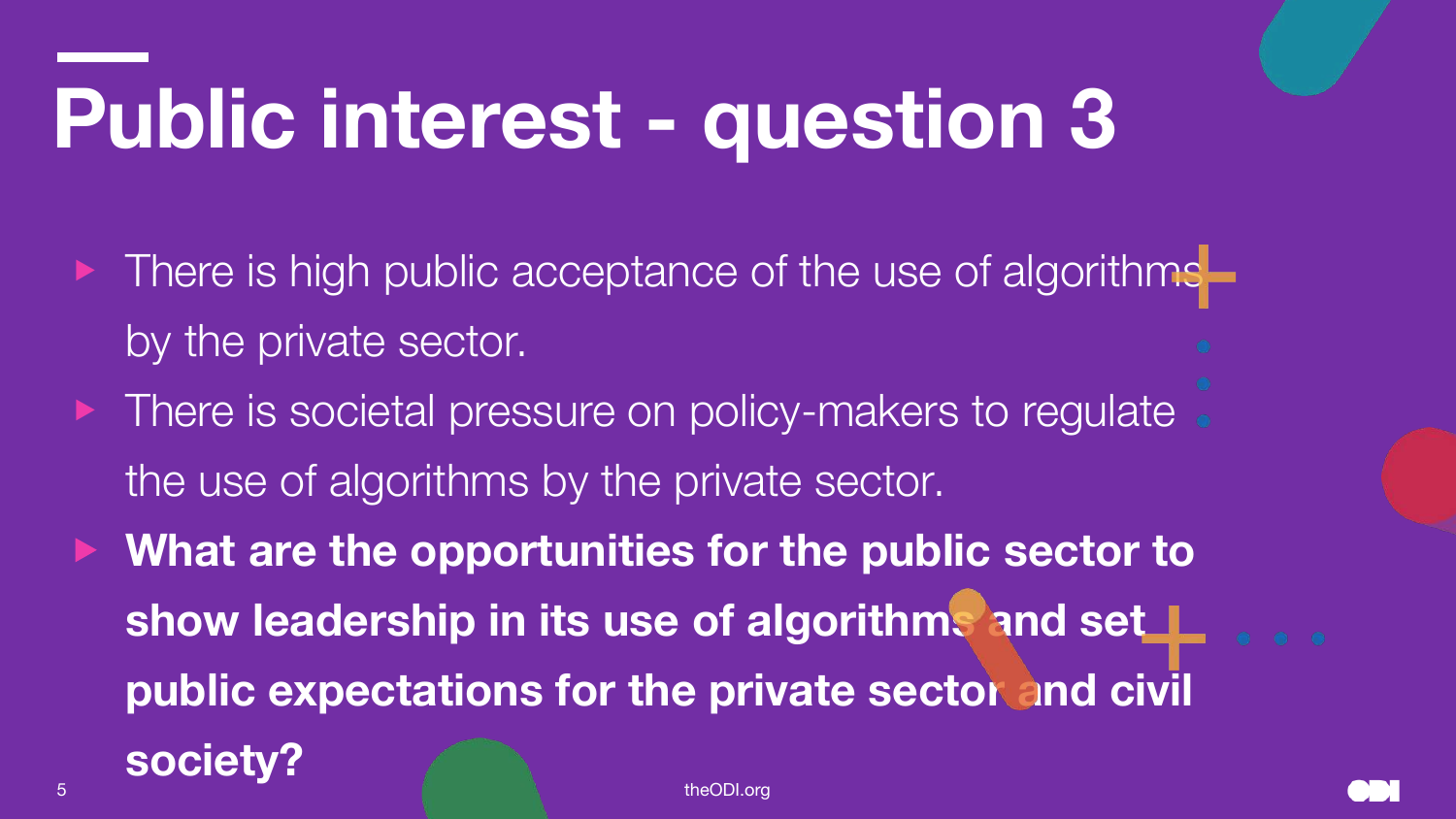- What are the consequences of attempting a use case and it goes badly?
- What are the consequences of attempting a use case and it goes well?
- ▶ **What are the consequences of not attempting a use case?**